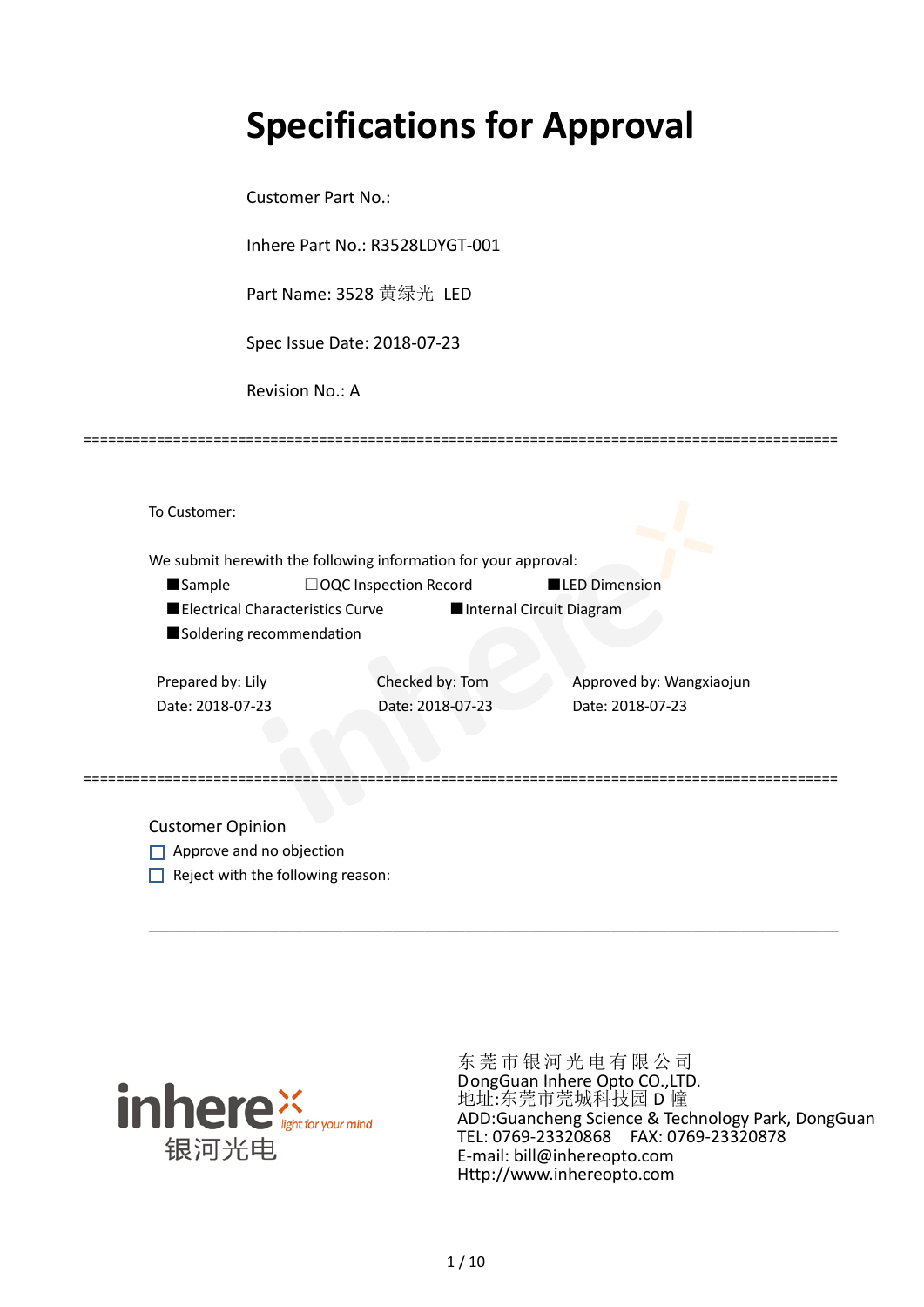#### **Features**

3.5mmⅹ2.8mm SMD LED, 3.55mm thickness

Low power consumption

Wide view angle

Package: 2000pcs/reel

RoHS Compliant

#### **Applications**

Ideal for back light and indicator

Various colors and lens types available

## **Package outlines Recommend Pad Layout Recommend Pad Layout**



| Part No.       | Emitted color | <b>Dice</b> | Resin | Lens color        |
|----------------|---------------|-------------|-------|-------------------|
| R3528LDYGT-001 | Yellow Green  | AlGaInP     | Epoxy | Water transparent |

Notes:

- 1. All dimensions are in millimeters (inches);
- 2. Tolerances are ±0.2mm (0.008inch) unless otherwise noted.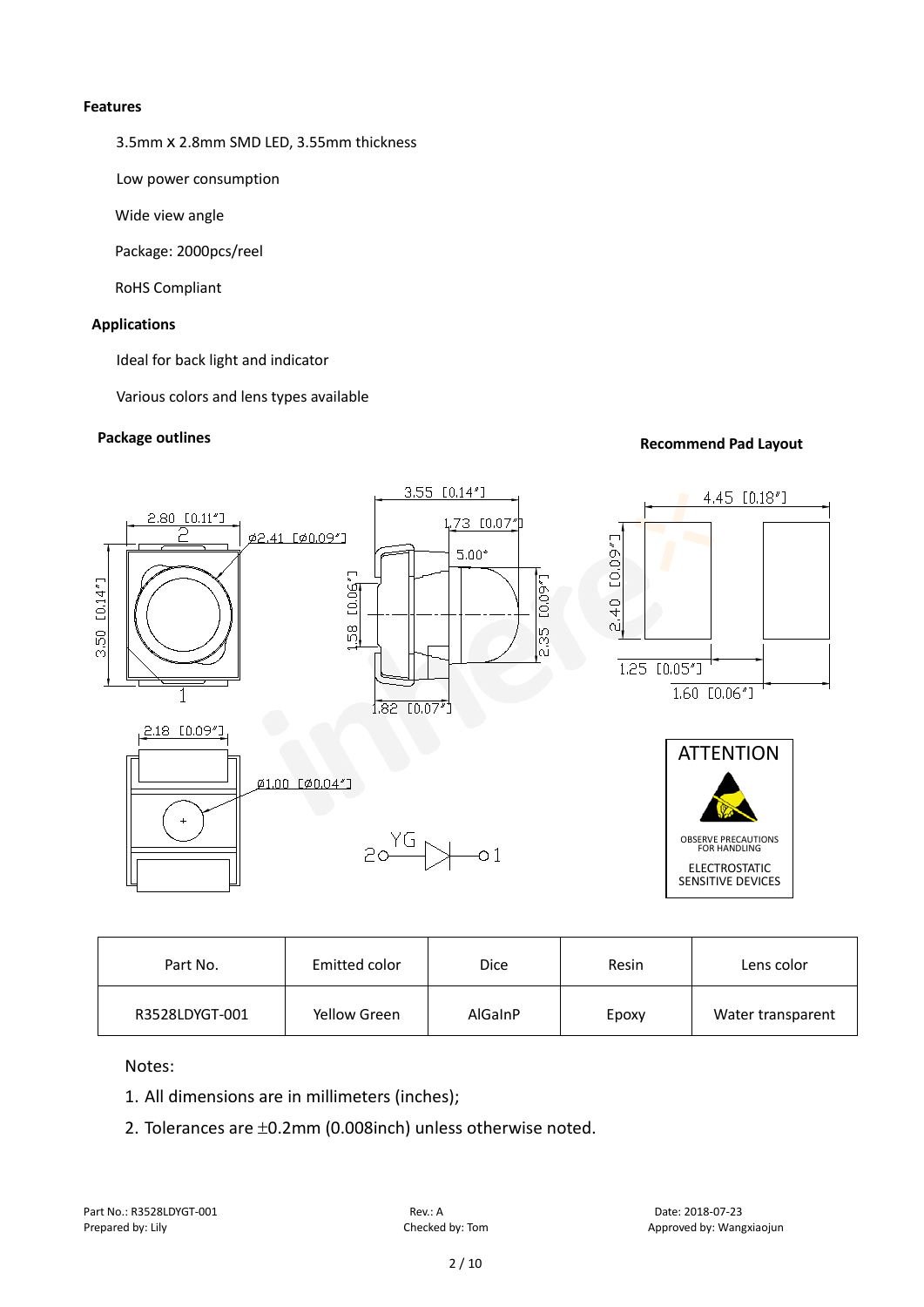# **Absolute Maximum Ratings (TA=25**℃)

| Parameter                              | Symbol      | Value      | Unit         |
|----------------------------------------|-------------|------------|--------------|
| Forward current                        | If          | 30         | mA           |
| Reverse voltage                        | Vr          | 5          | V            |
| Power dissipation                      | Pd          | 72         | mW           |
| Operating temperature                  | Top         | $-40$ ~+80 | $^{\circ}$ C |
| Storage temperature                    | <b>Tstg</b> | $-40$ ~+85 | $^{\circ}$ C |
| Peak pulsing current (1/8 duty f=1kHz) | Ifp         | 125        | mA           |

### **Electro-Optical Characteristics (TA=25**℃)

|                             | <b>Test</b><br><b>Condition</b> | Symbol              | Value                    |                          |                          |        |
|-----------------------------|---------------------------------|---------------------|--------------------------|--------------------------|--------------------------|--------|
| Parameter                   |                                 |                     | Min                      | <b>Typ</b>               | Max                      | Unit   |
| Wavelength at peak emission | $If=20mA$                       | $\lambda$ p         | $\overline{\phantom{m}}$ | 570                      |                          | nm     |
| Spectral half bandwidth     | $If=20mA$                       | $\triangle \lambda$ | $\overline{\phantom{m}}$ | 17                       | $\overline{\phantom{a}}$ | nm     |
| Dominant wavelength         | $If=20mA$                       | $\lambda$ d         | 566                      | $\overline{\phantom{a}}$ | 576                      | nm     |
| Forward voltage             | $If=20mA$                       | Vf                  | 1.8                      | $\qquad \qquad -$        | 2.4                      | $\vee$ |
| Luminous intensity          | $If=20mA$                       | I٧                  | 250                      | 380                      | $\overline{\phantom{a}}$ | mcd    |
| Viewing angle at 50% lv     | $If=10mA$                       | $2 \theta 1/2$      | --                       | 25                       | $-$                      | Deg    |
| Reverse current             | $Vr = 5V$                       | Ir                  | $-\,-$                   | $\overline{\phantom{m}}$ | 10                       | μA     |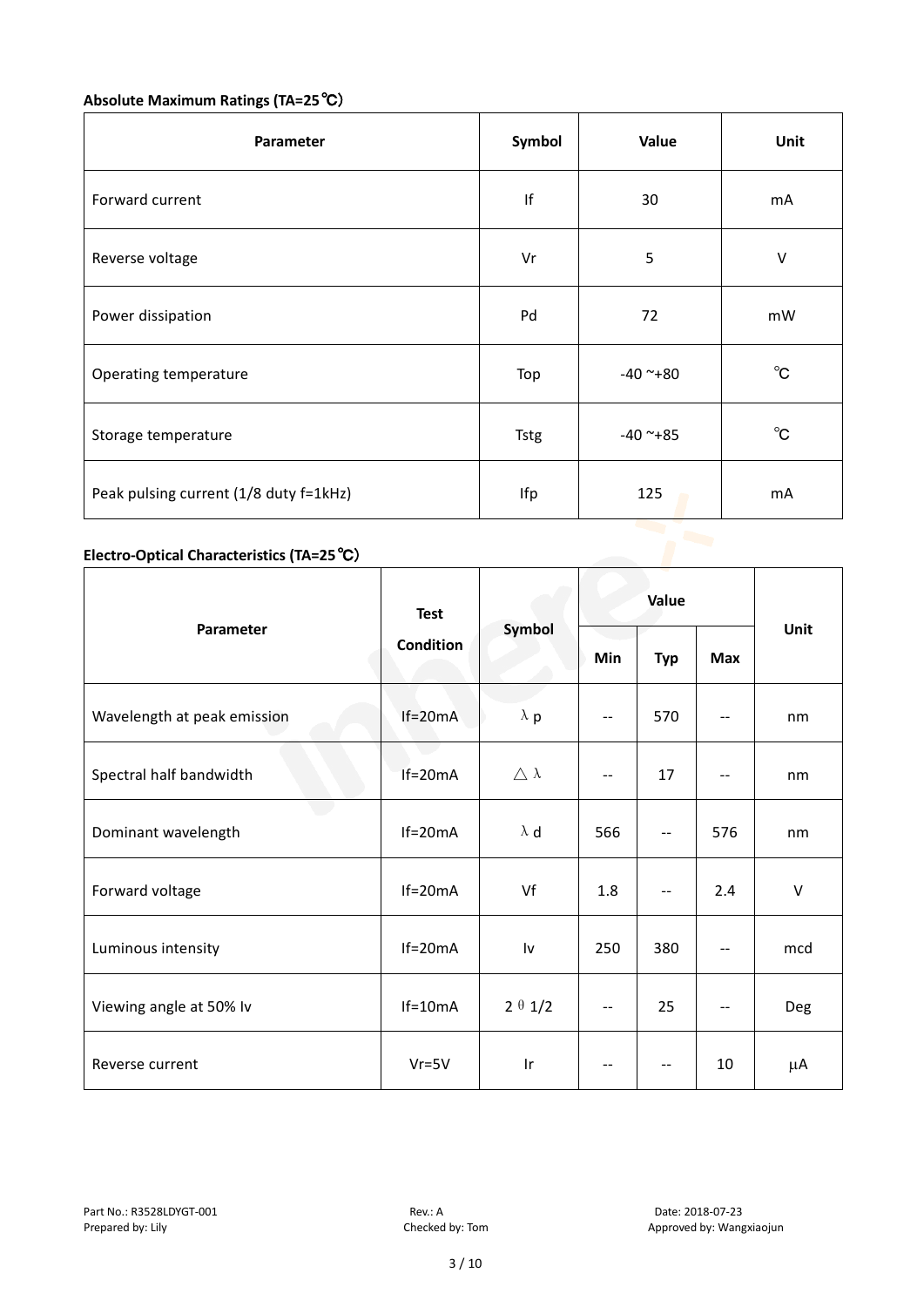#### **Optical characteristic curves**

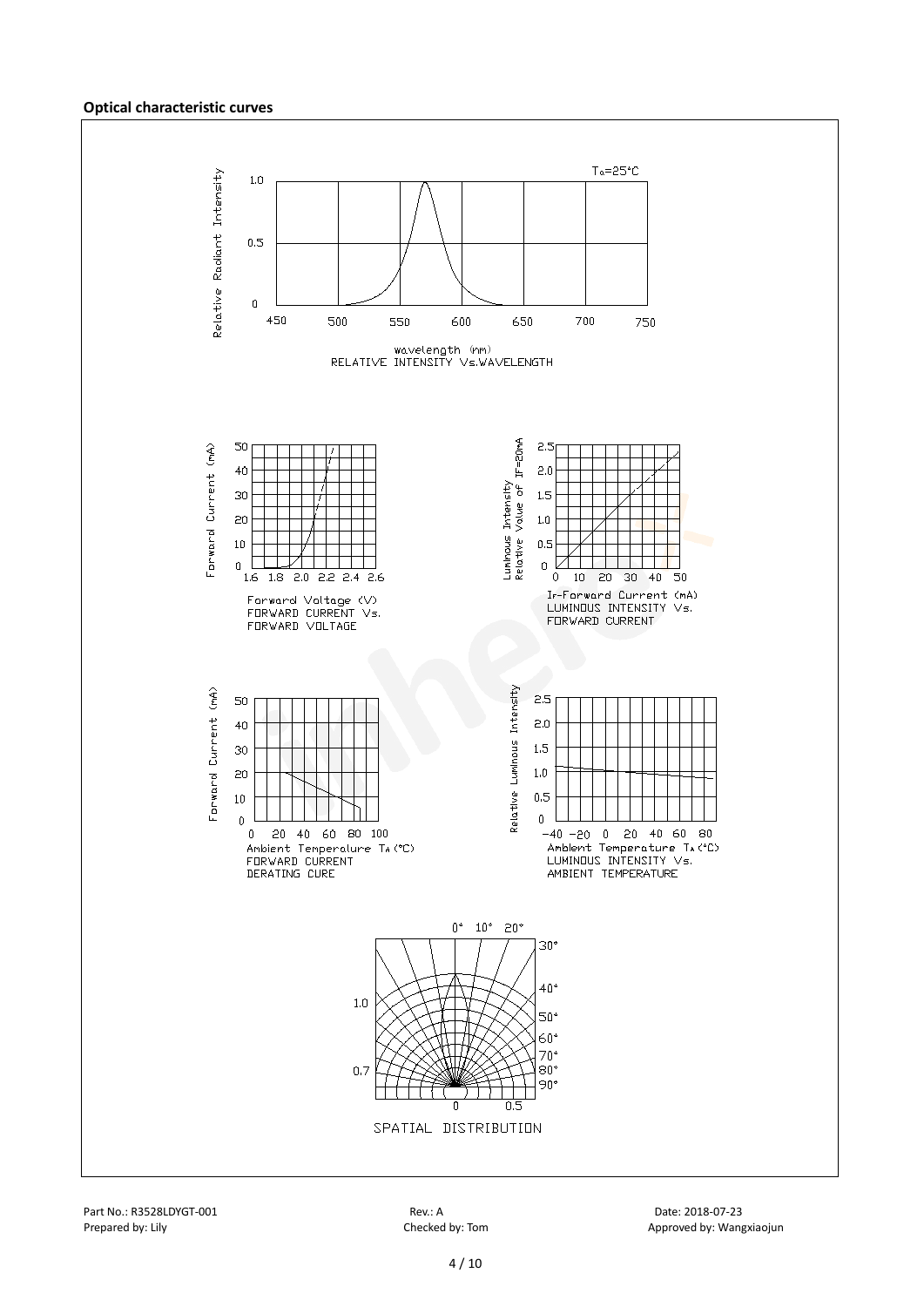#### **Reflow Profile**

Reflow Temp/Time



#### Notes:

- 1. We recommend the reflow temperature 240(±5℃). The maximum soldering temperature should be limited to 260℃.
- 2. Don't cause stress to the epoxy resin while it is exposed to high temperature.
- 3. Number of reflow process shall be 2 times or less.

#### ■Soldering iron

Basic spec is  $\leq$  5sec when 320°C (±20°C). If temperature is higher, time should be shorter (+10°C $\rightarrow$ -1sec). Power dissipation of iron should be smaller than 20W, and temperatures should be controllable .Surface temperature of the device should be under 350℃.

#### **Rework**

- 1. Customer must finish rework within 5 sec under 340℃.
- 2. The head of iron cannot touch copper foil
- 3. Twin-head type is preferred.



■ Avoid rubbing or scraping the resin by any object, during high temperature, for example reflow solder etc.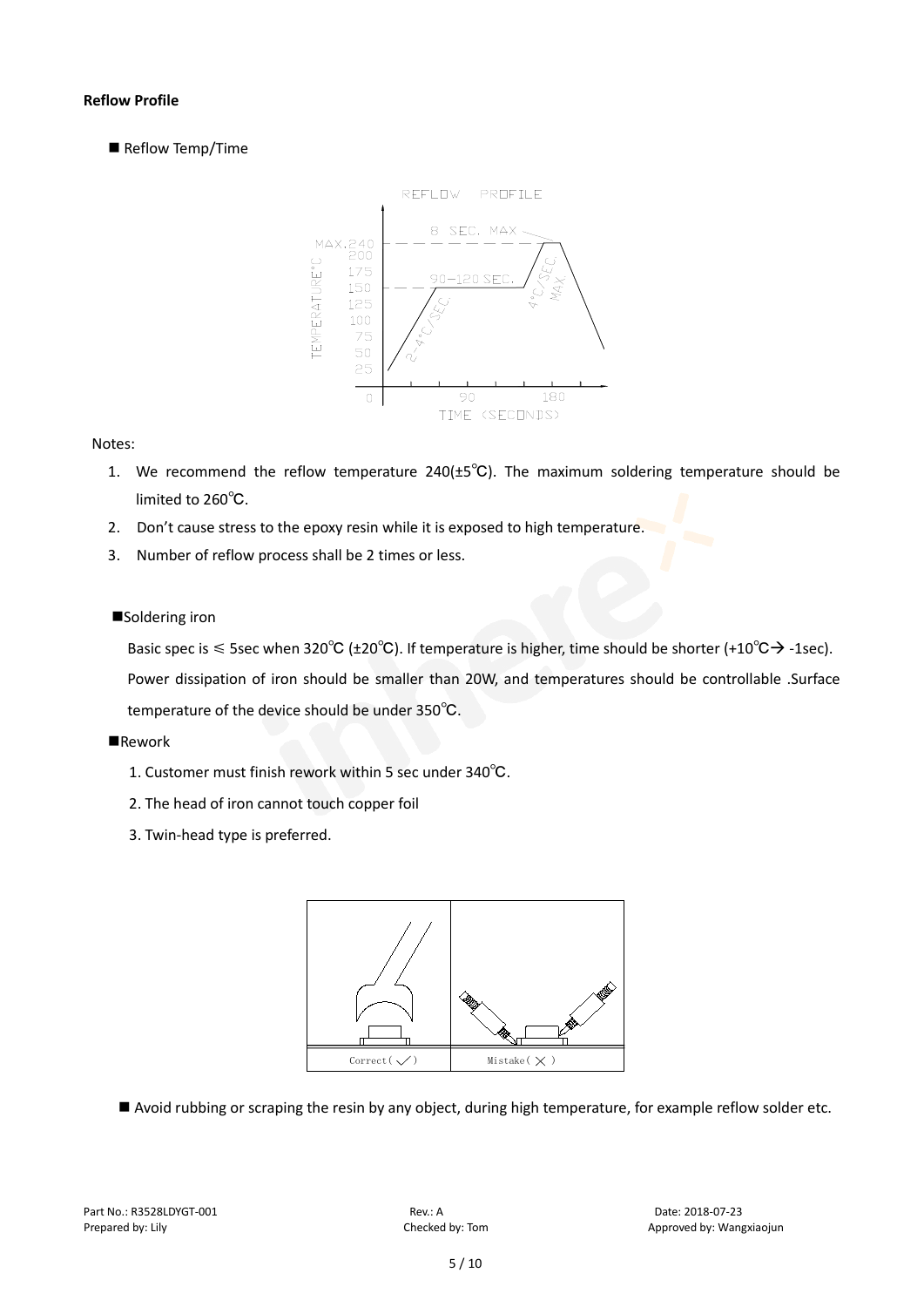#### **Test circuit and handling precautions**

Test circuit



- Handling precautions
- 1. Over-current-proof

Customer must apply resistors for protection; otherwise slight voltage shift will cause big current change

(Burn out will happen).

- 2. Shelf life in sealed bag: 12 month at  $5^{\circ}$ C $^{\circ}$ 30 $^{\circ}$ C and  $\leq$  60% R.H;
- 3. After the package is opened:
- 3.1. It is recommended to baking before the first use:

Baking condition:

- a.  $60±3^{\circ}C$  x (36~48hrs) and  $\leq$  5%RH, taped reel type;
- b. 110±3℃ x (8~16hr), bulk type;
- 3.2 The products should be used within a week:
	- a. It is recommended to baking before soldering when the pack is unsealed after 72hrs;
	- b. Baking condition as 3.1 baking condition.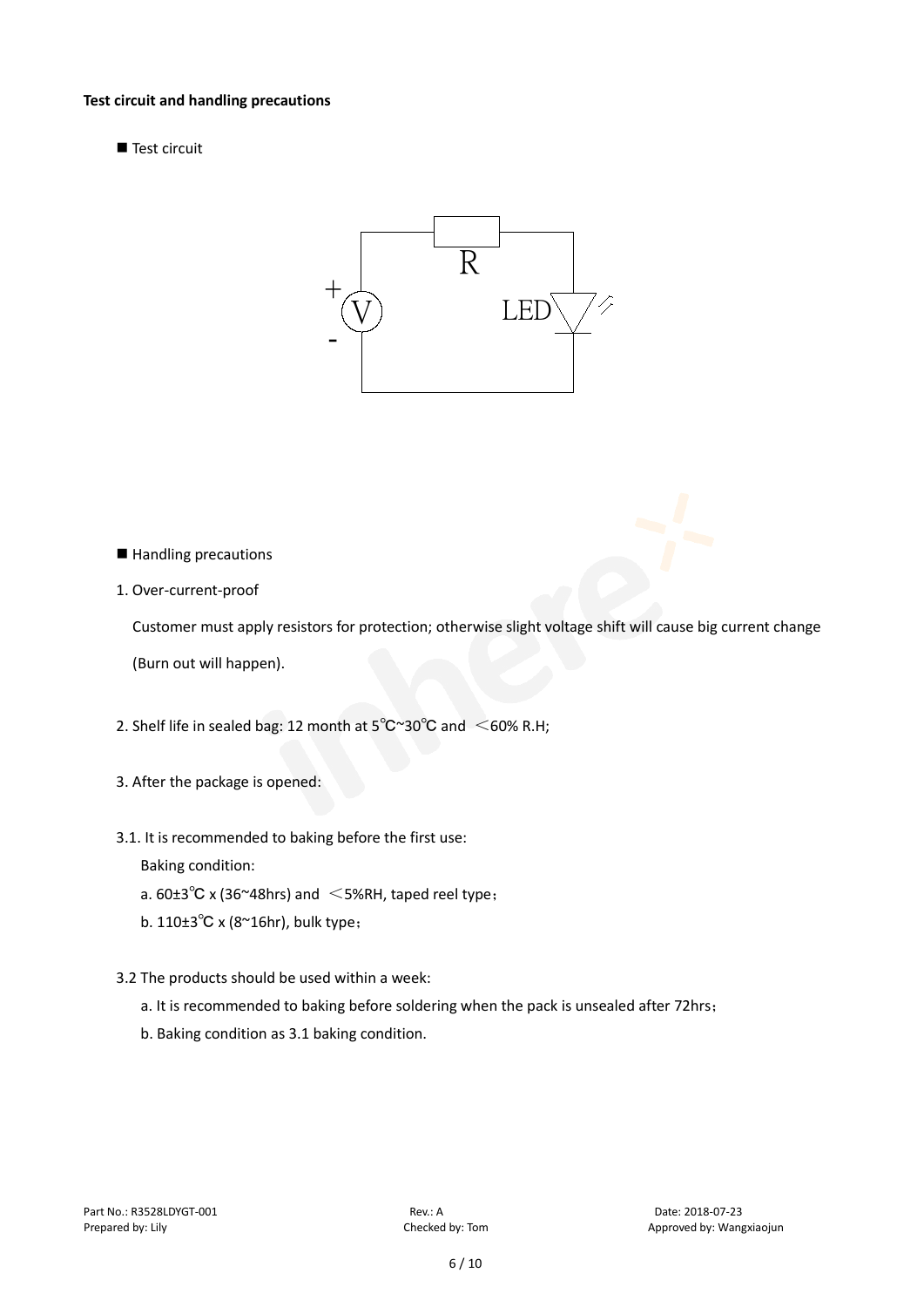#### **Test Items and Results of Reliability**

| <b>Test Item</b>                                  | <b>Test Conditions</b>                                                         | <b>Standard</b><br><b>Test Method</b> | <b>Note</b> | <b>Number of</b><br><b>Test</b> |
|---------------------------------------------------|--------------------------------------------------------------------------------|---------------------------------------|-------------|---------------------------------|
| <b>Reflow Soldering</b>                           | Ta=260 $\pm$ 5 °C, Time=10 $\pm$ 2S                                            | JB/T 10845-2008                       | 3times      | 0/22                            |
| Salt Atmosphere                                   | Ta=35±3°C, PH=6.5 $\sim$ 7.2                                                   | GB/T 2423.17-2008                     | 24hrs       | 0/22                            |
| Temperature Cycling                               | -40 $±5^{\circ}$ C<br>$30±1$ min<br>个→(25℃/5±1min)↓<br>100±5°C<br>$30±1$ min   | GB/T 2423.22-2012                     | 100cycles   | 0/22                            |
| <b>Thermal Shock</b>                              | Ta=-40±5 $\degree \text{C}$ $\sim$ 100±5 $\degree \text{C}$ ,<br>15±1min dwell | GB/T 2423.22-2012                     | 100cycles   | 0/22                            |
| High Humidity High Temp.<br>Cycling               | Ta=30±5 °C $\sim$ 65±5 °C,<br>90±5%RH,24hrs/1cycle                             | GB/T 2423.4-2008                      | 10cycles    | 0/22                            |
| High Humidity High Temp.<br>Storage Life          | Ta=85±5 °C, $\psi$ (%)=85±5%RH                                                 | GB/T 2423.3-2006                      | 1000hrs     | 0/22                            |
| High Temperature<br><b>Storage Life</b>           | Ta=100±5°C, non-operating                                                      | GB/T 2423.2-2008                      | 1000hrs     | 0/22                            |
| Low Temperature<br>Storage Life                   | Ta=-40±5℃, non-operating                                                       | GB/T 2423.1-2008                      | 1000hrs     | 0/22                            |
| Life Test                                         | Ta=26±5℃,@20mA,<br>$\psi$ (%)=25%RH~55%RH                                      |                                       | 1000hrs     | 0/22                            |
| High Humidity High Temp.<br><b>Operating Life</b> | Ta=85±5 $\degree$ C, @20mA,<br>$\psi$ (%)=85%RH                                | GB/T 2423.3-2006                      | 500hrs      | 0/22                            |
| Low Temperature<br><b>Operating Life</b>          | Ta=-20±5℃,@20mA                                                                | GB/T 2423.1-2008                      | 1000hrs     | 0/22                            |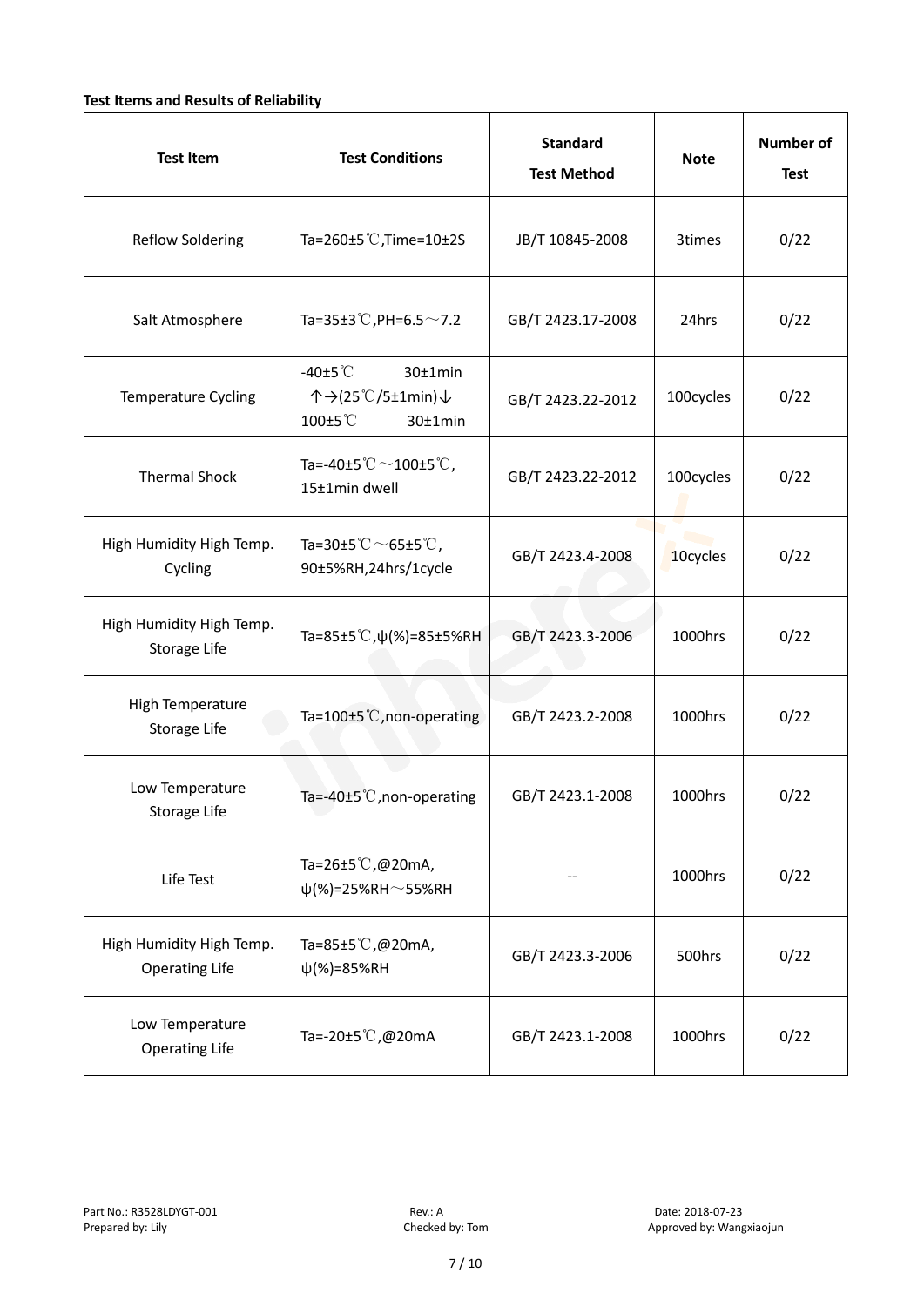#### **Forward Voltage Rank Combination (IF=20mA)**

| Rank | Min.    | Max.  | Unit |
|------|---------|-------|------|
| ⇁    | $1.8\,$ | 1.9   |      |
| 8    | 1.9     | $2.0$ |      |
| 9    | 2.0     | 2.1   |      |
| A    | 2.1     | 2.2   | V    |
| B    | 2.2     | 2.3   |      |
| r    | 2.3     | 2.4   |      |

#### **Luminous Intensity Rank Combination (IF=20mA)**

| Rank                                           | Min. | Max.  | Unit |  |
|------------------------------------------------|------|-------|------|--|
| N                                              | 250  | 320   |      |  |
| O                                              | 320  | 400   |      |  |
| P                                              | 400  | 500   | mcd  |  |
| Q                                              | 500  | 630   |      |  |
| R                                              | 630  | $- -$ |      |  |
| Dominant wavelength Rank Combination (IF=20mA) |      |       |      |  |

#### **Dominant wavelength Rank Combination (IF=20mA)**

| Rank | Min. | Max. | Unit |
|------|------|------|------|
| G9   | 566  | 568  |      |
| G10  | 568  | 570  |      |
| G11  | 570  | 572  | nm   |
| G12  | 572  | 574  |      |
| G13  | 574  | 576  |      |

#### **Group Name on Label (Example DATA: 9 O G10 20)**

| <b>DATA: 9 O G10 20</b>                          | Vf(V)           | Iv (mcd)         | λd (nm) | <b>Test Condition</b> |
|--------------------------------------------------|-----------------|------------------|---------|-----------------------|
| $9 \rightarrow 0 \rightarrow 610 \rightarrow 20$ | $2.0^{\sim}2.1$ | $320^{\circ}400$ | 568~570 | $IF=20mA$             |

#### Notes:

- 1. The tolerance of luminous intensity (Iv ) is  $\pm 15\%$ .
- 2. The tolerance of dominant wavelength is ±1nm.
- 3. This specification is preliminary.
- 4. This specification is a standard specification of our factory, can make in accordance with customer's special requirement.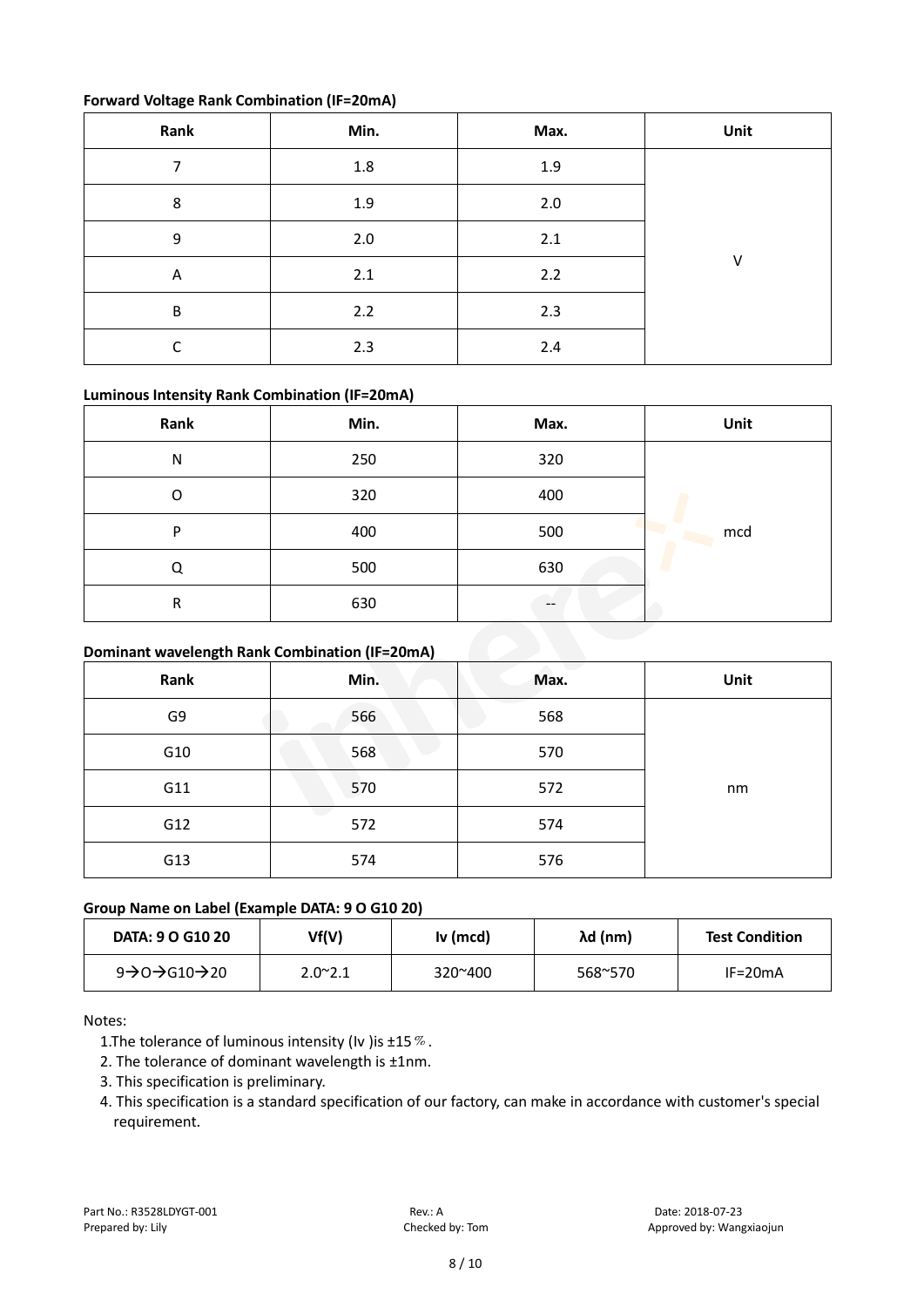#### **3528LD Series SMD Top LED Lamps Packaging Specifications**



Feeding Direction **Constanting Constanting Constanting Constanting Constanting Constanting Constanting Constanting Constanting Constanting Constanting Constanting Constanting Constanting Constanting Constanting Constanting** 



**Dimensions of Tape (Unit: mm)**



#### **Arrangement of Tape**



Notes:

- 1. Empty component pockets are sealed with top cover tape;
- 2. The maximum number of missing lamps is two;
- 3. The cathode is oriented towards the tape sprocket hole;
- 4. 2,000pcs/Reel